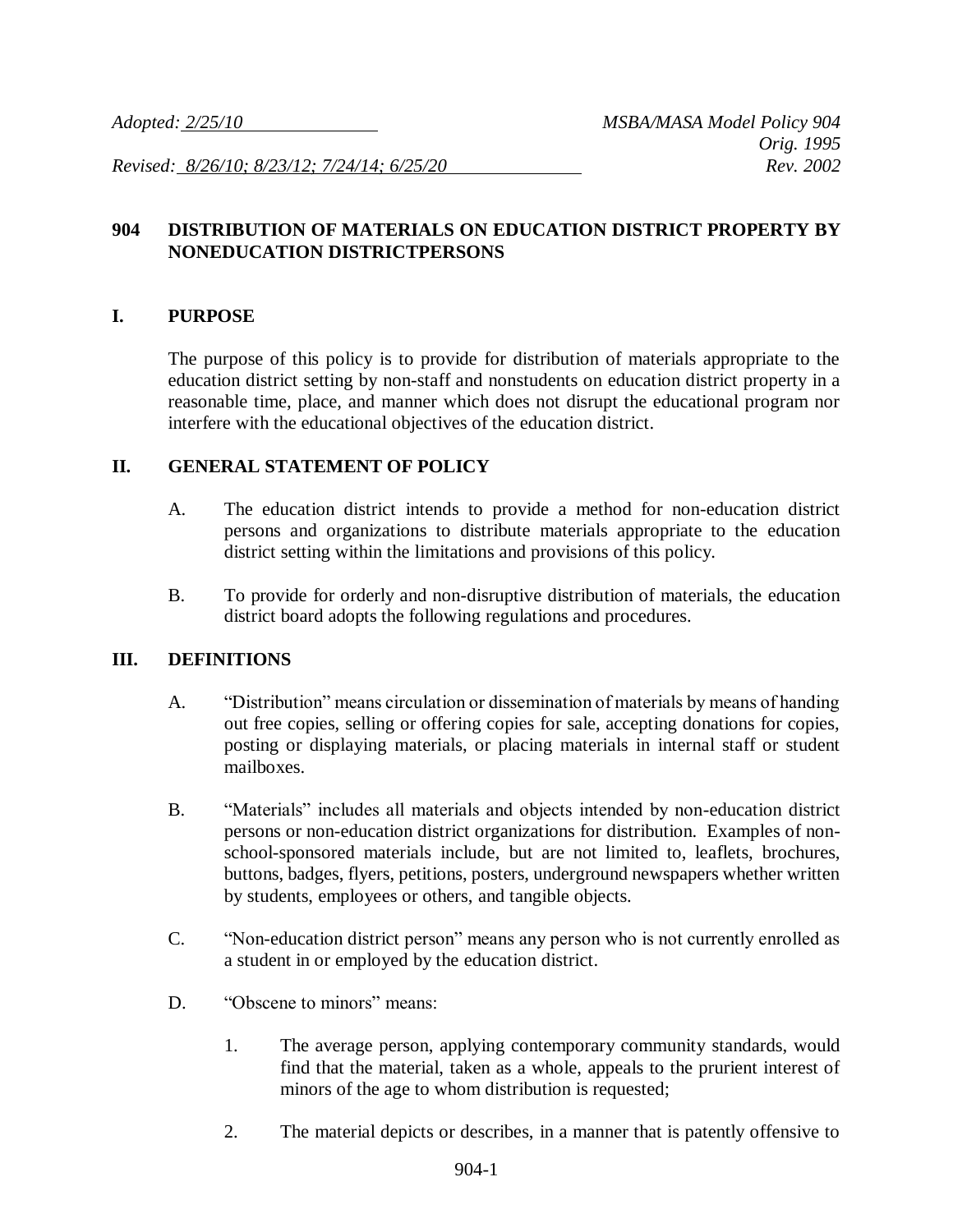prevailing standards in the adult community concerning how such conduct should be presented to minors of the age to whom distribution is requested, sexual conduct such as intimate sexual acts (normal or perverted), masturbation, excretory functions, and lewd exhibition of the genitals; and

- 3. The material, taken as a whole, lacks serious literary, artistic, political, or scientific value for minors.
- E. "Minor" means any person under the age of eighteen (18).
- F. "Material and substantial disruption" of a normal education district activity means:
	- 1. Where the normal education district activity is an educational program of the education district for which student attendance is compulsory, "material and substantial disruption" is defined as any disruption which interferes with or impedes the implementation of that program.
	- 2. Where the normal education district activity is voluntary in nature (including school athletic events, school plays and concerts, and lunch periods) "material and substantial disruption" is defined as student rioting, unlawful seizures of property, conduct inappropriate to the event, participation in a school boycott, demonstration, sit-in, stand-in, walk-out, or other related forms of activity.

In order for expression to be considered disruptive, specific facts must exist upon which the likelihood of disruption can be forecast including past experience in the school, current events influencing student activities and behavior, and instances of actual or threatened disruption relating to the written material in question.

- G. "Education district activities" means any activity sponsored by the education district including, but not limited to, classroom work, library activities, physical education classes, official assemblies and other similar gatherings, school athletic contests, band concerts, school plays, other theatrical productions, and in-school lunch periods.
- H. "Libelous" is a false and unprivileged statement about a specific individual that tends to harm the individual's reputation or to lower him or her in the esteem of the community.

# **IV. GUIDELINES**

- A. Non-education district persons and organizations may, within the provisions of this policy, be granted permission to distribute, at reasonable times and places as set forth in this policy, and in a reasonable manner, materials and objects which are appropriate to the education district setting.
- B. Requests for distribution of materials will be reviewed by the administration on a case-by-case basis. However, distribution of the following materials is always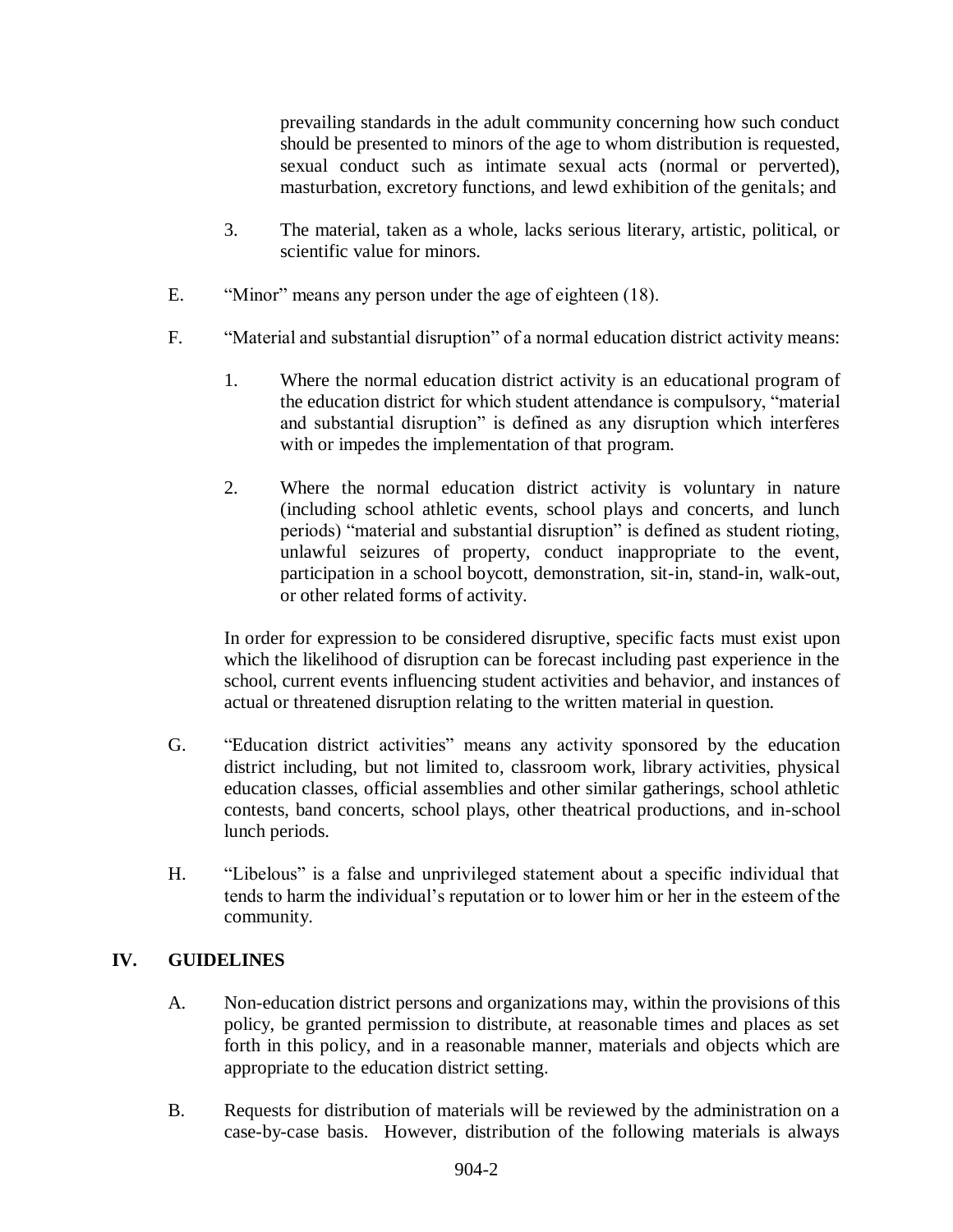prohibited. Material is prohibited that:

- 1. is obscene to minors;
- 2. is libelous;
- 3. is pervasively indecent or vulgar or contains any indecent or vulgar language or representations, with a determination made as to the appropriateness of the material for the age level of students to which it is intended;
- 4. advertises any product or service not permitted to minors by law;
- 5. advocates violence or other illegal conduct;
- 6. constitutes insulting or fighting words, the very expression of which injures or harasses other people (e.g., threats of violence, defamation of character or of a person's race, religion, or ethnic origin);
- 7. presents a clear and present likelihood that, either because of its content or the manner of distribution, it will cause a material and substantial disruption of the proper and orderly operation and discipline of the education district or education district activities, will cause the commission of unlawful acts or the violation of lawful education district regulations.
- C. Permission for non-education district persons to distribute materials on education district property is a privilege and not a right. In making decisions regarding permission for such distribution, the administration will consider factors including, but not limited to, the following:
	- 1. whether the material is educationally related;
	- 2. the extent to which distribution is likely to cause disruption of or interference with the education district's educational objectives, discipline, or education district activities;
	- 3. whether the materials can be distributed from the office or other isolated location so as to minimize disruption of traffic flow in hallways;
	- 4. the quantity or size of materials to be distributed;
	- 5. whether distribution would require assignment of education district staff, use of education district equipment, or other resources;
	- 6. whether distribution would require that non-education district persons be present on the education district grounds;
	- 7. whether the materials are a solicitation for goods or services not requested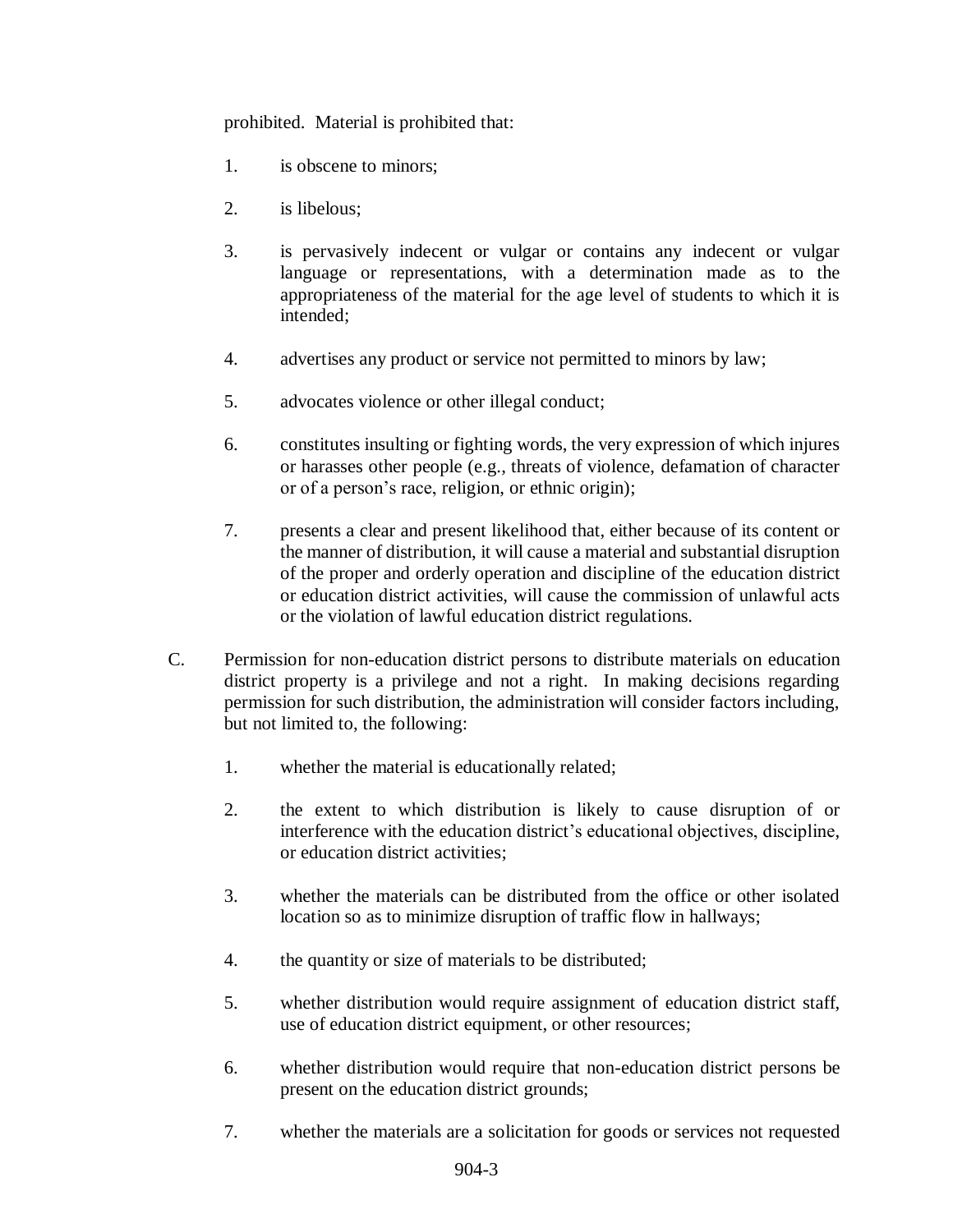by the recipients.

# **V. TIME, PLACE, AND MANNER OF DISTRIBUTION**

If permission is granted pursuant to this policy for the distribution of any materials, the time, place, and manner of distribution will be solely within the discretion of the administration, consistent with the provisions of this policy.

# **VI. PROCEDURES**

- A. Any non-education district person wishing to distribute materials must first submit for approval a copy of the materials to the administration at least five days in advance of desired distribution time, together with the following information:
	- 1. Name and phone number of the person submitting the request.
	- 2. Date(s) and time(s) of day of requested distribution.
	- 3. If material is intended for students, the grade(s) of students to whom the distribution is intended.
	- 4. The proposed method of distribution.
- B. The administration will review the request and render a decision. The administration will assign a location and method of distribution and will inform the persons submitting the request whether non-education district persons may be present to distribute the materials. In the event that permission to distribute the materials is denied or limited, the person submitting the request should be informed in writing of the reasons for the denial or limitation.
- C. Permission or denial of permission to distribute material does not imply approval or disapproval of its contents by either the school, the administration of the school, the education district board, or the individual reviewing the material submitted.
- D. In the event that permission to distribute materials is denied, the non-education district person or organization may request reconsideration of the decision by the executive director. The request for reconsideration must be in writing and must set forth the reasons why distribution is desirable and in the interest of the education district community.

# **VII. VIOLATION OF POLICY**

Any party violating this policy or distributing materials without permission will be directed to leave the education district property immediately and, if necessary, the police will be called.